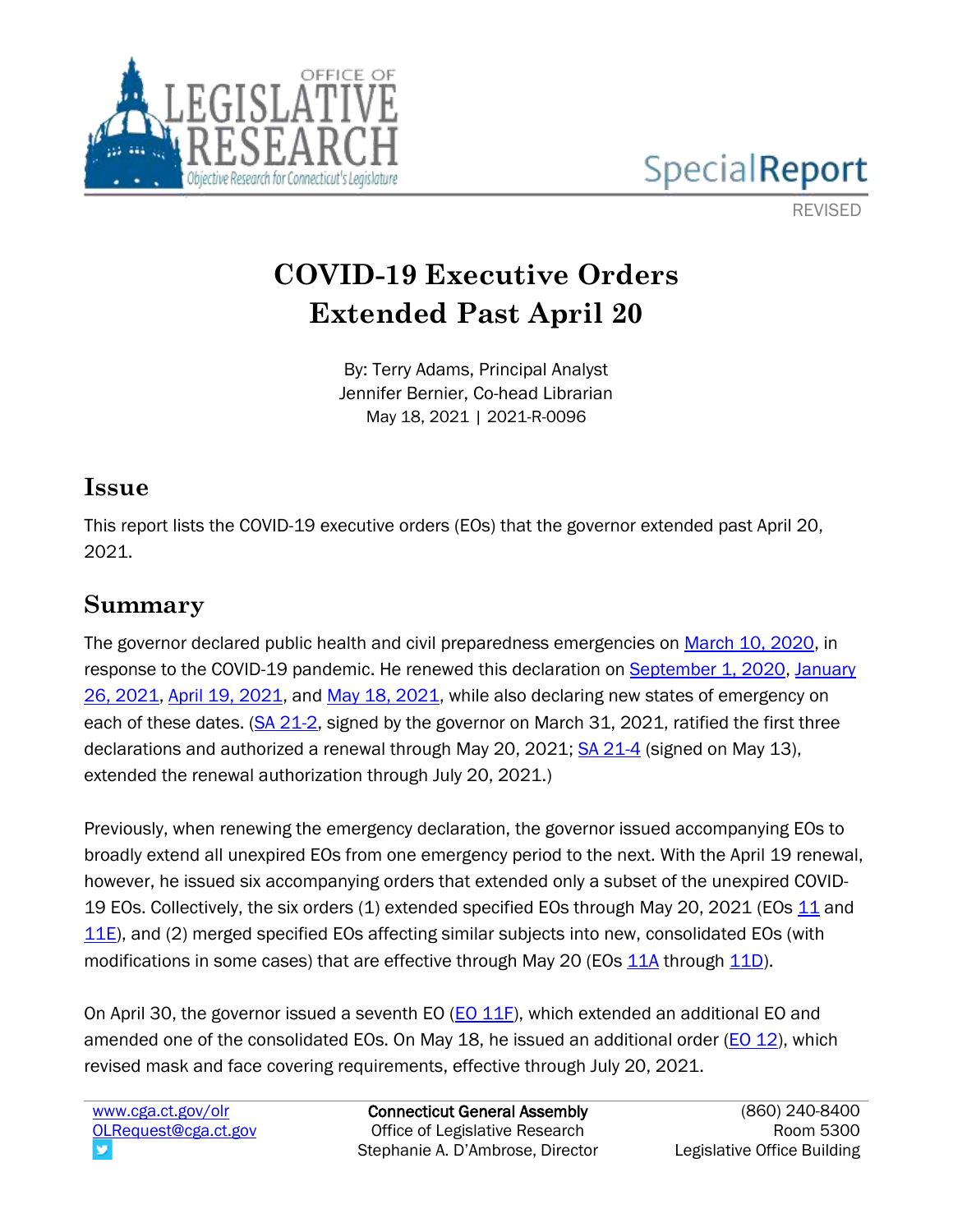Table 1 below lists the orders extended through May 20 by EOs [11,](https://portal.ct.gov/-/media/Office-of-the-Governor/Executive-Orders/Lamont-Executive-Orders/Executive-Order-No-11.pdf) [11E,](https://portal.ct.gov/-/media/Office-of-the-Governor/Executive-Orders/Lamont-Executive-Orders/Executive-Order-No-11E.pdf) and [11F.](https://portal.ct.gov/-/media/Office-of-the-Governor/Executive-Orders/Lamont-Executive-Orders/Executive-Order-No-11F.pdf) Table 2 lists the merged orders and their subject matter. The merged orders address sector rules for businesses  $(11A)$ , liquor permits and sales  $(11B)$ , as amended by  $11F$ ), visitation at congregate facilities  $(11C)$ , and state contracting and real property [\(11D\)](https://portal.ct.gov/-/media/Office-of-the-Governor/Executive-Orders/Lamont-Executive-Orders/Executive-Order-No-11D.pdf).

For additional information about COVID-19 EOs issued pursuant to the March 10, 2020, September 1, 2020, and January 26, 2021, emergency declarations, please see the following OLR reports:

- [2020-R-0109:](https://www.cga.ct.gov/2020/rpt/pdf/2020-R-0109.pdf?t=5/10/2021%204:52:12%20PM) *COVID-19 Executive Orders Affecting Business, Labor, and Housing*
- [2020-R-0110:](https://www.cga.ct.gov/2020/rpt/pdf/2020-R-0110.pdf?t=5/10/2021%204:52:12%20PM) *COVID-19 Executive Orders Affecting Health and Human Services*
- [2020-R-0111:](https://www.cga.ct.gov/2020/rpt/pdf/2020-R-0111.pdf?t=5/10/2021%204:52:12%20PM) *COVID-19 Executive Orders Affecting Education and Child Care*
- [2020-R-0112:](https://www.cga.ct.gov/2020/rpt/pdf/2020-R-0112.pdf?t=5/10/2021%204:52:12%20PM) *COVID-19 Executive Orders Affecting State and Local Government Operations and Elections*

Readers are encouraged to obtain the full text of the orders, and related state agency actions taken in response to the COVID-19 pandemic, from the governor's website: [https://portal.ct.gov/Coronavirus/Pages/Emergency-Orders-issued-by-the-Governor-and-State-](https://portal.ct.gov/Coronavirus/Pages/Emergency-Orders-issued-by-the-Governor-and-State-Agencies)[Agencies.](https://portal.ct.gov/Coronavirus/Pages/Emergency-Orders-issued-by-the-Governor-and-State-Agencies)

# **Orders Extended Past April 20**

Table 1 lists the orders extended through May 20, 2021, by EOs [11,](https://portal.ct.gov/-/media/Office-of-the-Governor/Executive-Orders/Lamont-Executive-Orders/Executive-Order-No-11.pdf) [11E,](https://portal.ct.gov/-/media/Office-of-the-Governor/Executive-Orders/Lamont-Executive-Orders/Executive-Order-No-11E.pdf) and [11F.](https://portal.ct.gov/-/media/Office-of-the-Governor/Executive-Orders/Lamont-Executive-Orders/Executive-Order-No-11F.pdf)

| <b>Citation</b>    | <b>Description</b>                                                                                                                                                        |
|--------------------|---------------------------------------------------------------------------------------------------------------------------------------------------------------------------|
| $7B$ , §§ 1, 5 & 6 | Suspension of in-person open meeting requirements $(\S 1)$                                                                                                                |
|                    | Waiver of face-to-face interview requirements for Temporary Family Assistance<br>(S <sub>5</sub> )                                                                        |
|                    | Flexibility to maintain adequate childcare resources (§ 6)<br>٠                                                                                                           |
| $7E$ , §§ 3 & 5    | Extension of time period for permits by the emergency services and public<br>$\bullet$<br>protection commissioner (§ 3)                                                   |
|                    | • Suspension of in-person attendance at Department of Social Services (DSS) fair<br>hearings $(S, 5)$                                                                     |
| $7F,$ §§ 3 & 4     | Expansion of Medicaid telehealth coverage to audio-only telephone (§ 3)                                                                                                   |
|                    | • Waiver of in-person service, hearing, and screening requirements for facilities<br>that have issued orders limiting visitor access to protect the public health $(§ 4)$ |

#### Table 1: COVID-19 Orders Extended Through May 20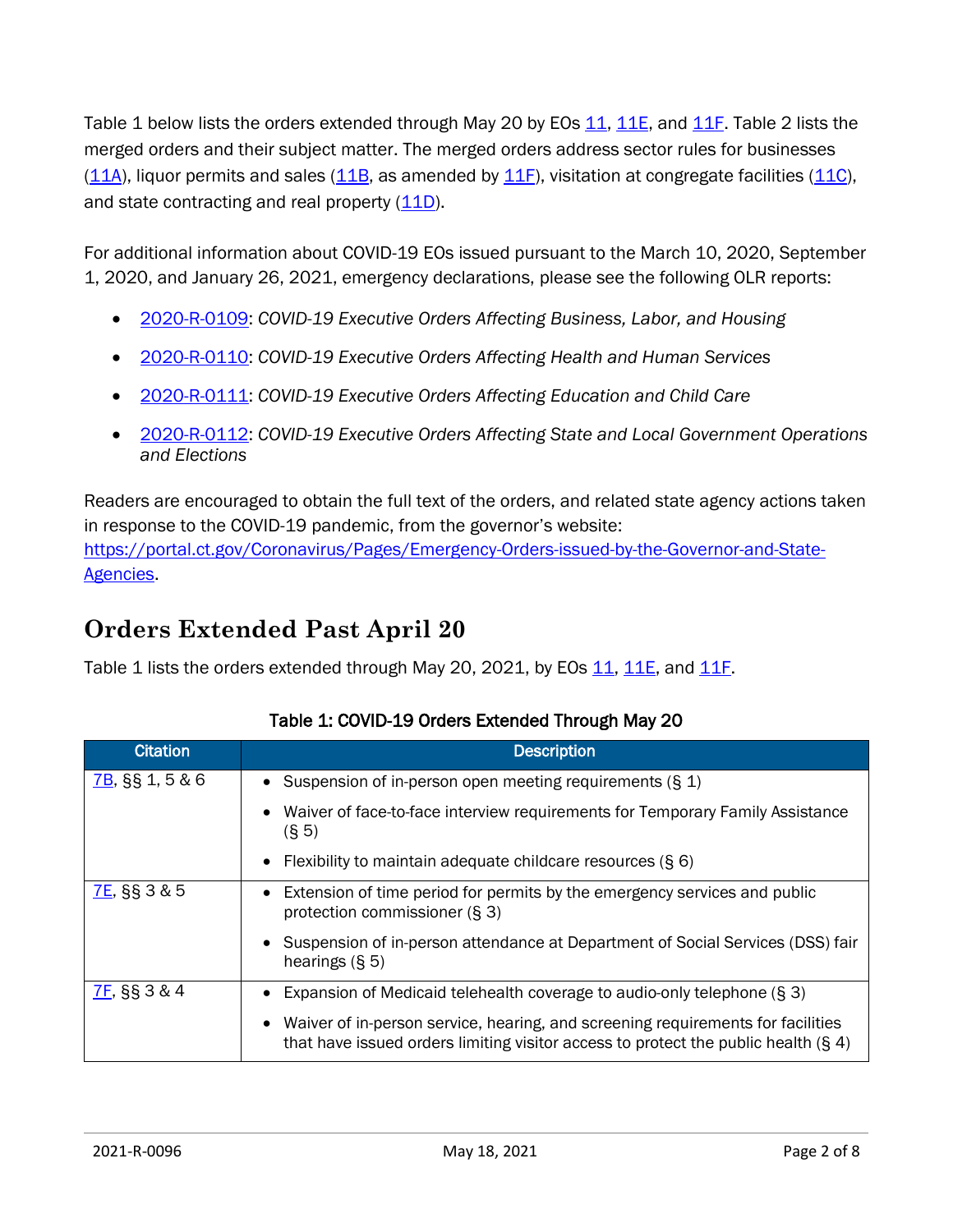| <b>Citation</b>    | <b>Description</b>                                                                                                                                                                                                             |
|--------------------|--------------------------------------------------------------------------------------------------------------------------------------------------------------------------------------------------------------------------------|
| 7G, §§ 5 & 6       | Flexibility for Medicaid-enrolled providers and in-network providers for<br>commercial fully insured health insurance to perform telehealth through<br>additional methods (§ 5)                                                |
|                    | Temporary suspension of in-person investigative visits regarding reports of<br>elder abuse $(S, 6)$                                                                                                                            |
| 71, \$8, 2, 3 & 19 | Suspension of copayments for full-benefit dually eligible Medicare Part D<br>$\bullet$<br>beneficiaries (§ 2)                                                                                                                  |
|                    | Suspension of copayments for HUSKY B clients (§ 3)                                                                                                                                                                             |
|                    | Suspension, modification, and clarification of certain municipal procedural<br>$\bullet$<br>requirements and time limitations regarding notice, commencement, and<br>holding of public hearings, decisions, and appeals (§ 19) |
| $7J,$ §§ 3-7       | Delivery of methadone to homebound patients by methadone maintenance<br>clinics $(§ 3)$                                                                                                                                        |
|                    | Suspension of rehiring procedures and restrictions on temporary worker<br>retirees $(\S 4)$                                                                                                                                    |
|                    | State real property (§§ 5-7, superseded by <b>EO 11D</b> ; see below)                                                                                                                                                          |
| $7K,$ §§ 1, 2 & 5  | Suspension of non-critical probate court operations and associated<br>$\bullet$<br>requirements $(S_1 1)$                                                                                                                      |
|                    | Suspension of non-critical Workers' Compensation Commission operations and<br>associated requirements $(S2)$                                                                                                                   |
|                    | Temporary suspension of national criminal history records checks for long term<br>care providers (§ 5)                                                                                                                         |
| $7L,$ § 4          | Flexibility to maintain adequate medical marijuana access for patients<br>$\bullet$                                                                                                                                            |
| $7M,$ § 3          | Authority to extend statutory and regulatory administrative deadlines by 90<br>٠<br>days                                                                                                                                       |
| $7N,$ § 6          | Suspension of 21-month limit on Temporary Family Assistance<br>$\bullet$                                                                                                                                                       |
| 70, §§ 1 & 4       | Suspension of requirements for license renewal and inspections by the<br>$\bullet$<br>Department of Public Health (DPH) (§ 1)                                                                                                  |
|                    | Waiver of Birth-to-Three family cost participation fees (§ 4)<br>$\bullet$                                                                                                                                                     |
| $7P,$ § 1          | Authorization to provide for non-congregant housing for persons at risk<br>٠                                                                                                                                                   |
| 70, 83             | Remote notarization: amended procedures<br>$\bullet$                                                                                                                                                                           |
| $7R,$ § 5          | Curbside pickup of alcoholic beverages permitted<br>$\bullet$                                                                                                                                                                  |
| $7I,$ § 6          | Alternative to affidavits related to protection and relief orders<br>٠                                                                                                                                                         |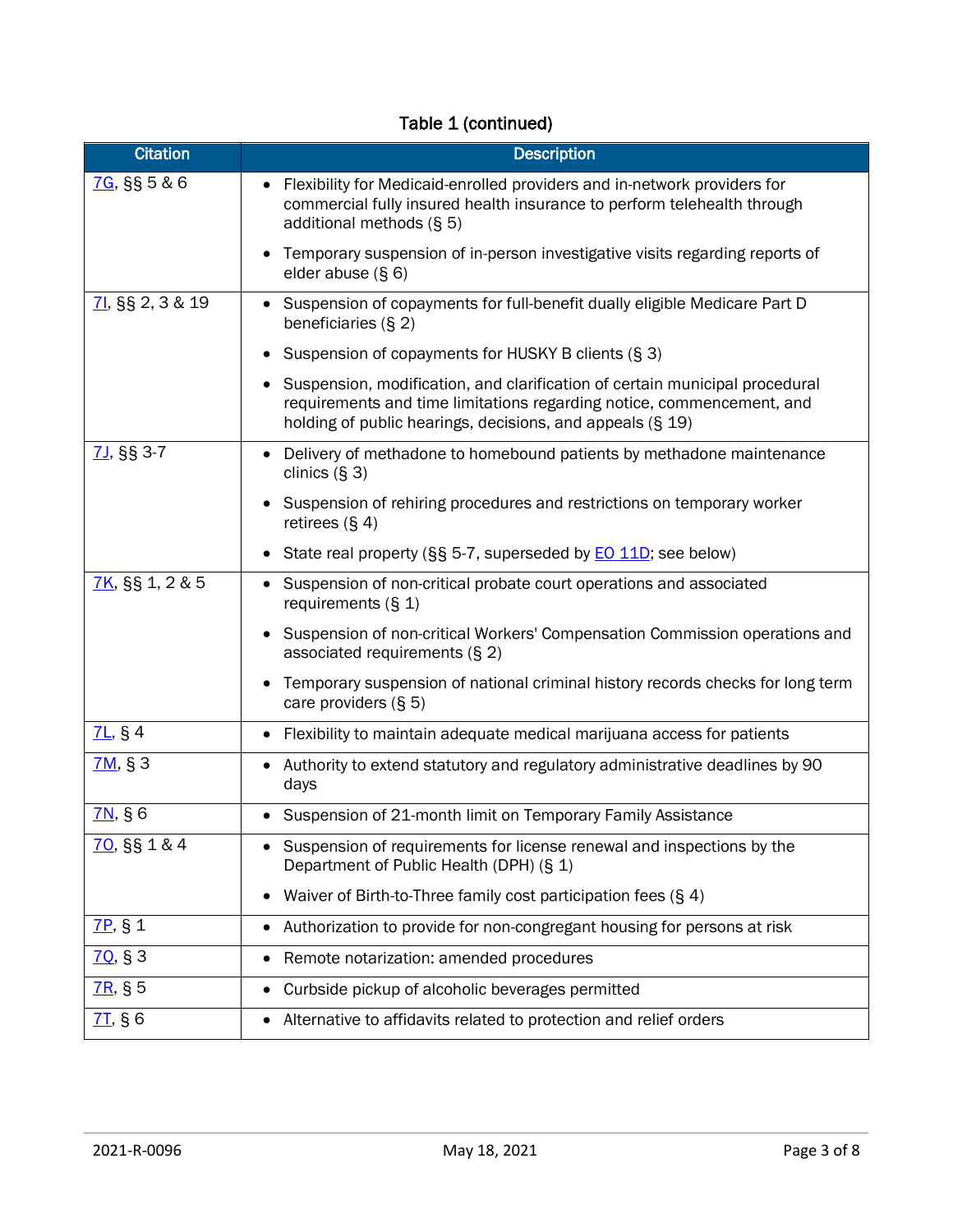| <b>Citation</b>                       | <b>Description</b>                                                                                                                                                        |
|---------------------------------------|---------------------------------------------------------------------------------------------------------------------------------------------------------------------------|
| <b>7V, §§ 3-5</b>                     | • Practice before licensure for certain health care profession applicants and<br>graduates $(S3)$                                                                         |
|                                       | Practice before licensure for marital and family therapy associates (§ 4)                                                                                                 |
|                                       | Practice before licensure for professional counselor associates (§ 5)<br>$\bullet$                                                                                        |
| 7W, §§ 2 & 8                          | No increased experience rating based on COVID-19 unemployment claims (§ 2)<br>$\bullet$                                                                                   |
|                                       | Recording liquor permits with town clerk (§ 8, superseded by <b>EO 11B</b> ; see<br>$\bullet$<br>below)                                                                   |
| 7Y, §§ 3-5                            | COVID-19 transfer defined and included in definition of emergency (applies to<br>nursing home residents) (§ 3)                                                            |
|                                       | Notice of discharge and discharge plan not required for COVID-19 recovered<br>$\bullet$<br>discharges $(S, 4)$                                                            |
|                                       | No hearing or court order required for transfer to recovery facility of patients<br>$\bullet$<br>under conservatorship $(§ 5)$                                            |
| $7Z,$ § 3                             | Suspension of requirements for security officer license<br>$\bullet$                                                                                                      |
| $7CC,$ § 3 as<br>amended by <b>EO</b> | Exclusion of federal stimulus payments in evaluating eligibility for state or local<br>$\bullet$<br>programs financed in whole or in part using state funds (EO 7CC, § 3) |
| 10, 81                                | Exclusion of individual stimulus payments from benefit eligibility calculations<br>(EO 10, S 1)                                                                           |
| 7CC, §§ 4-8                           | • Alternative to physical presence in court for finding of irretrievable breakdown<br>of marriage $(S, 4)$                                                                |
|                                       | Alternative to in-person waiver of right to file motion or petition for educational<br>$\bullet$<br>support $(S 5)$                                                       |
|                                       | Alternative to physical appearance of petitioner regarding decree of dissolution<br>$\bullet$<br>after entry of decree of legal separation (§ 6)                          |
|                                       | Alternative to in-court canvass prior to entrance of final agreement (§7)<br>٠                                                                                            |
|                                       | Alternative to physical presence when findings on the record required (§ 8)                                                                                               |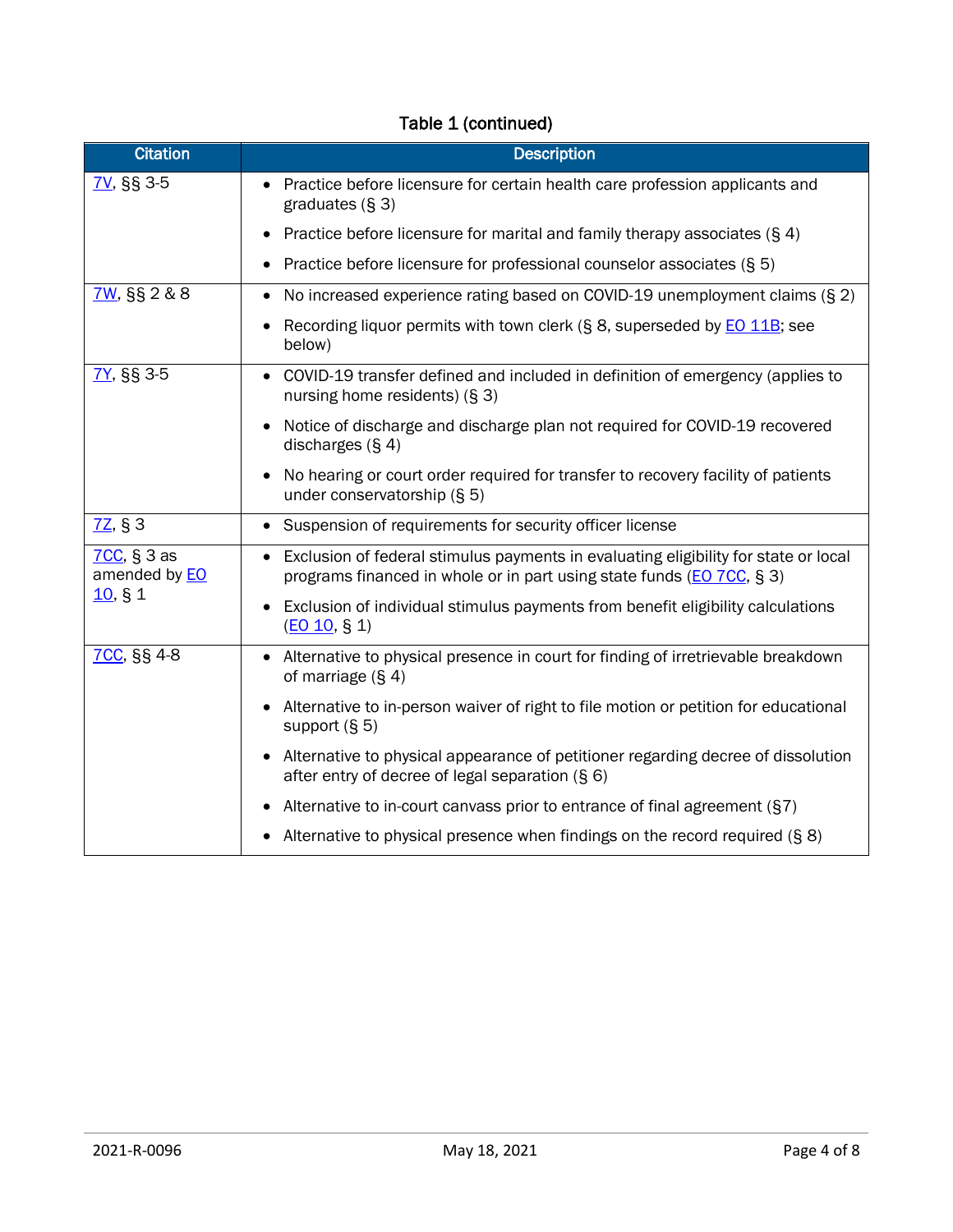| <b>Citation</b>    | <b>Description</b>                                                                                                                                                                             |
|--------------------|------------------------------------------------------------------------------------------------------------------------------------------------------------------------------------------------|
| 7DD, §§ 1, 2 & 4-7 | • Additions to definition of telehealth provider $(\S 1)$                                                                                                                                      |
|                    | Flexibility for Medicaid-enrolled providers and in-network providers for<br>$\bullet$<br>commercial fully insured health insurance to perform telehealth through<br>additional methods $(§ 2)$ |
|                    | Participation in intern, resident physician, or United States medical officer<br>candidate training programs prior to permit issuance $(\S 4)$                                                 |
|                    | • Participation in resident physician assistant program prior to permit issuance $(\S$<br>5)                                                                                                   |
|                    | Temporary suspension of physician assistant supervision restrictions (§ 6)                                                                                                                     |
|                    | Temporary suspension of in-person supervision requirement for advanced<br>$\bullet$<br>practice registered nurses (§ 7)                                                                        |
| <b>7EE, §§ 1-3</b> | Mandatory reporting by managed residential communities (§ 1)                                                                                                                                   |
|                    | Mandatory reporting by nursing homes $(S 2)$<br>٠                                                                                                                                              |
|                    | Civil penalties for failure to comply with mandatory reporting (§ 3)                                                                                                                           |
| $7EE$ , § 4*       | Waiving certain Medicaid prior authorization requirements<br>$\bullet$                                                                                                                         |
| 7FF, § 1           | Additional flexibility for Medicaid-enrolled providers to perform telehealth<br>$\bullet$<br>through audio-only methods for new patients                                                       |
| 7HH, §2            | • Allowance of remote meeting and voting procedures for common interest<br>ownership associations                                                                                              |
| 7II, §2            | Authorization for DSS commissioner to temporarily waive, modify, or suspend<br>$\bullet$<br>DSS home health regulatory requirements                                                            |
| $7JJ,$ §§ 2 & 3    | • Distance learning and remote testing and certification for Department of Energy<br>and Environmental Protection programs (§ 2)                                                               |
|                    | Tolling of land use and building permits $(S3)$<br>$\bullet$                                                                                                                                   |
| <b>7KK, §1</b>     | Pharmacists ordering and administering Food and Drug Administration-<br>$\bullet$<br>approved tests for COVID-19                                                                               |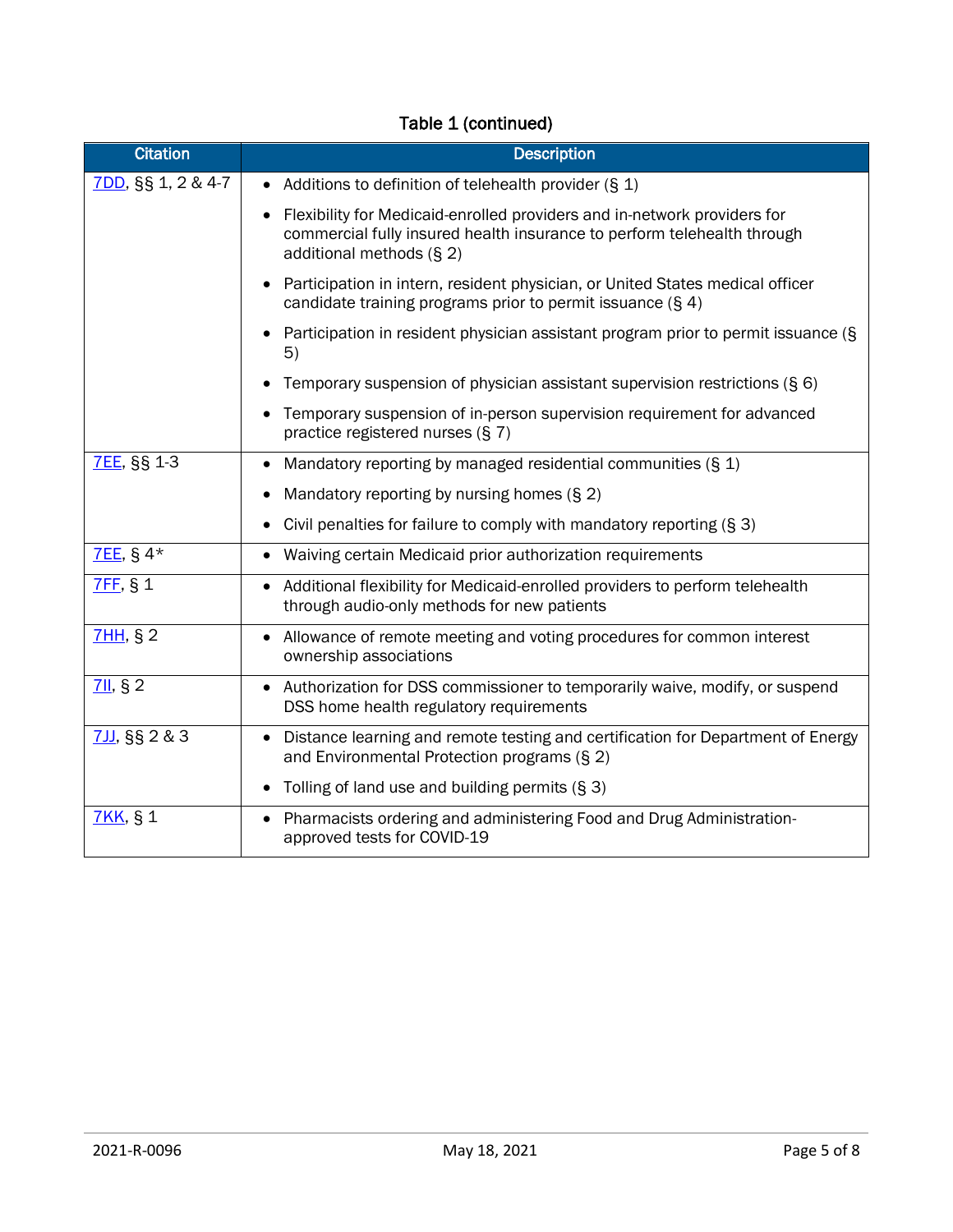| <b>Citation</b>           | <b>Description</b>                                                                                                                                                                                              |
|---------------------------|-----------------------------------------------------------------------------------------------------------------------------------------------------------------------------------------------------------------|
| $7NN$ , §§ 2, 3 & 5-8     | Remote participation in nonstock corporation member meetings (§ 2)<br>$\bullet$                                                                                                                                 |
|                           | Waiver of certain regulatory limitations on the amount of support that can be<br>$\bullet$<br>provided to caregiver relatives (§ 3)                                                                             |
|                           | Authorization for Office of Policy and Management (OPM) to direct DSS to<br>provide Coronavirus Relief Fund (CRF) distributions to nursing home facilities (§<br>5)                                             |
|                           | Authorization for OPM to direct DSS to provide CRF distributions to COVID-19<br>recovery facilities and alternate COVID-19 recovery facilities (§ 6)                                                            |
|                           | Authorization for additional COVID-19 related hardship relief funding under the<br>٠<br>CRF to nursing home facilities $(S 7)$                                                                                  |
|                           | CRF distribution determinations not subject to rehearing or appeal (§ 8)                                                                                                                                        |
| 700, § 6                  | Clarification that commissioner orders issued pursuant to the governor's<br>$\bullet$<br>executive orders are not regulations subject to the Uniform Administrative<br>Procedure Act                            |
| 7SS, §§ 1-3               | Temporary nurse aide defined (§ 1)                                                                                                                                                                              |
|                           | DPH commissioner to grant registration of a temporary nurse aide $(S 2)$<br>٠                                                                                                                                   |
|                           | Restrictions on temporary nurse aides $(S3)$                                                                                                                                                                    |
| $7TT$ , § 2, as           | Amended prohibitions on large gatherings (EO 7TT, § 2)                                                                                                                                                          |
| amended by 10D,<br>$\S_1$ | Relaxation of capacity limits for religious, spiritual, or worship gatherings (EO<br>10D, § 1)                                                                                                                  |
| 7XX, §§ 3 & 4             | • Suspension of the involuntary discharge of nursing facility residents who may<br>be discharged to homeless shelters, except in emergency situations or with<br>respect to COVID-19 recovered discharges (§ 3) |
|                           | Suspension of the involuntary discharge of residential care home residents who<br>٠<br>may be discharged to homeless shelters, except in emergency situations $(§ 4)$                                           |
| 7YY, §§ 2, 7 & 8          | • Issuance of certain motor vehicle registrations $(\S 2)$                                                                                                                                                      |
|                           | Department of Motor Vehicles (DMV) authorization for online or remote training<br>(S 7)                                                                                                                         |
|                           | Dealer issuance of permanent vessel registrations (§ 8)                                                                                                                                                         |
| <b>7AAA, § 4</b>          | Mandatory COVID-19 testing for staff of private and municipal nursing home<br>٠<br>facilities, managed residential communities, and assisted living services<br>agencies                                        |
| <b>7CCC, § 2</b>          | Extension of time for fire service personnel examinations                                                                                                                                                       |
| 7CCC, § $3**$             | Issuance of duplicate drivers' licenses and identity cards                                                                                                                                                      |
| <b>7EEE, § 1</b>          | Authorization for OPM to direct DSS to provide CRF funding to additional<br>$\bullet$<br>providers                                                                                                              |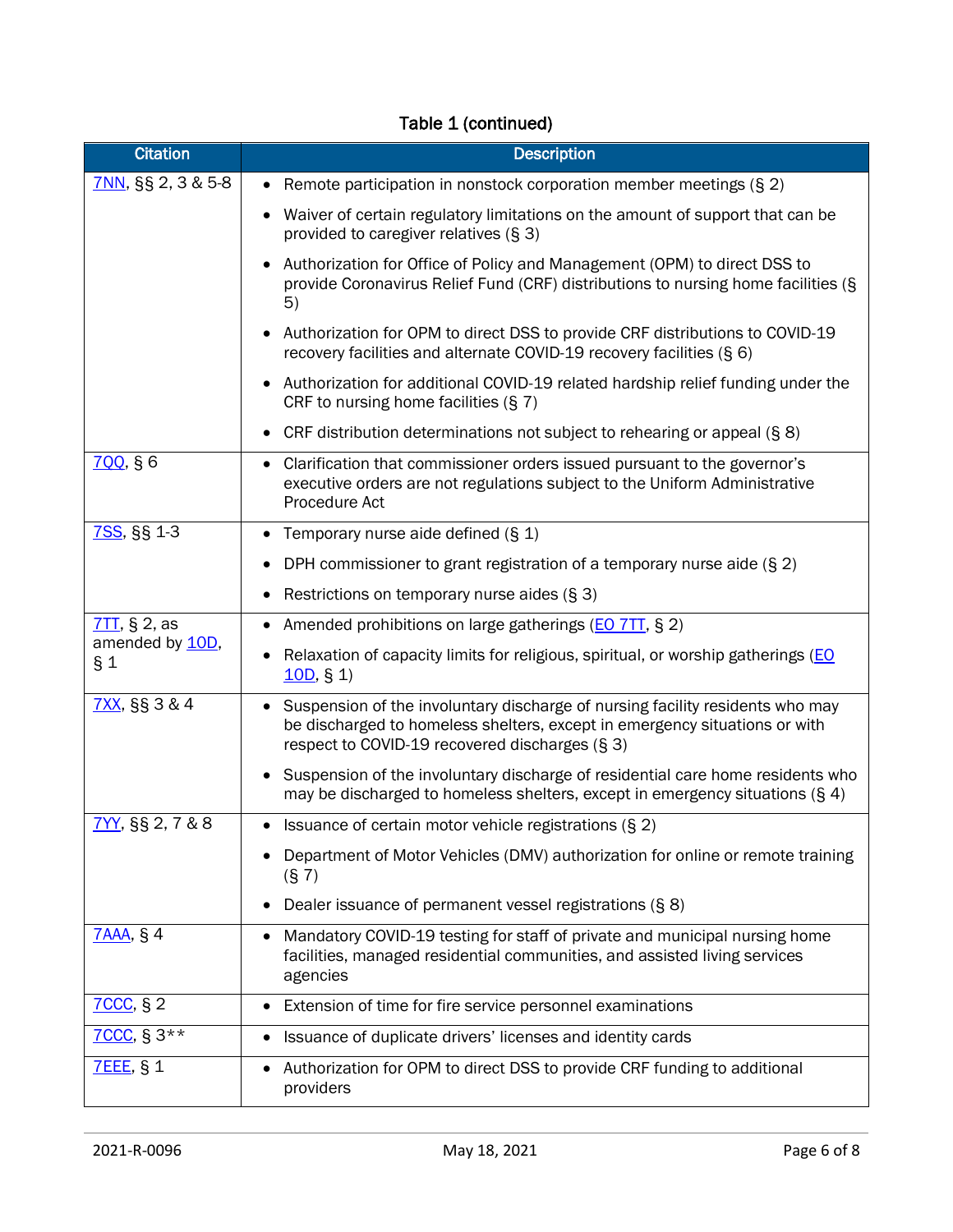| <b>Citation</b>   | <b>Description</b>                                                                                                                                           |
|-------------------|--------------------------------------------------------------------------------------------------------------------------------------------------------------|
| <b>7FFF, § 1</b>  | Modifying minimum service hours for private non-medical institutions for adults                                                                              |
| 7III, § 3         | Extension of statutory or regulatory deadlines by DMV commissioner<br>$\bullet$                                                                              |
| 7NNN, § 1***      | Face coverings in public and gathering size limits                                                                                                           |
| 9, 81             | Early childhood and education commissioners may issue operational rules<br>$\bullet$                                                                         |
| 9H, § 1           | Remote participation in municipal meetings                                                                                                                   |
| $9K,$ § 8         | Flexibility for school nutrition programs                                                                                                                    |
| 90, §§ 1 & 3      | Administration of COVID-19 vaccine by licensed pharmacists (§ 1)<br>٠                                                                                        |
|                   | Out-of-network COVID-19 immunization (§ 3)<br>$\bullet$                                                                                                      |
| $9S, \S 2$        | Authorization for continued temporary suspension of the requirements for<br>$\bullet$<br>licensure, certification, or registration of out-of-state providers |
| $10,$ §§ 1, 4 & 6 | Exclusion of individual stimulus payments from benefit eligibility calculations (§<br>$\mathbf{1}$                                                           |
|                   | Use of commuter parking facilities for COVID-19 testing and vaccination $(\S 4)$                                                                             |
|                   | Paid leave requirements for staff of local and regional boards of education $(\S 6)$                                                                         |
| 10A, §§ 2 & 3     | Extension of agency and municipal emergency orders (§ 2)<br>$\bullet$                                                                                        |
|                   | Extension of eviction moratorium (§ 3)<br>$\bullet$                                                                                                          |
| $10A, S5*$        | Certain provisions related to court operations and associated requirements<br>٠                                                                              |
| 10C               | Extension of legislative action to expand access to telehealth services<br>٠                                                                                 |
| 10E, § 2          | Absentee voting eligibility during COVID-19 pandemic                                                                                                         |

\* Extended by **EO 11E** 

\*\* Extended by **EO 11F**, § 1

\*\*\* Repealed by **EO 12**, which establishes revised requirements for masks and face coverings through July 20, 2021